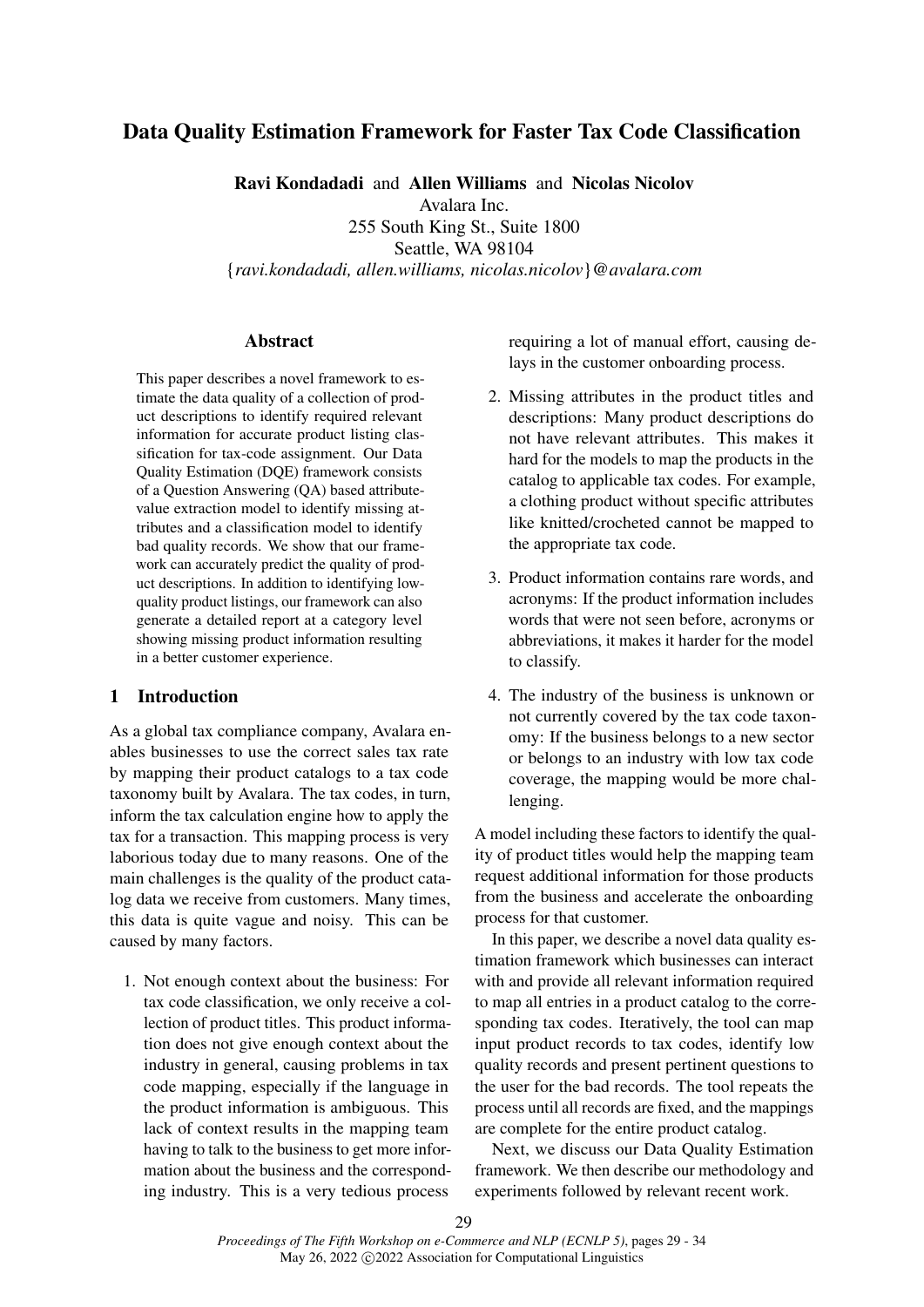#### 2 Data Quality Estimation Framework

In this section, we present details of the Data Quality Estimation framework. The framework includes a tax code classification model, an attribute-value extraction model, and a quality assessment model. Next, we will discuss each of these components in detail.

### 2.1 Tax Code Classification

The Avalara Tax code system consists of thousands of codes hierarchically organized by categories and the nature of the business. The codes fall into a dozen major categories ranging from products to food and beverages. The automatic tax code classification system is responsible for identifying the appropriate tax code for any given product in a customer's inventory catalog. The tax codes are mapped when the customer is onboarded to the Avalara system. The classification system at Avalara uses a tiered approach where a top-level model predicts the probable category, and then a category-specific model predicts a probable tax code. This approach was chosen predominantly to keep the number of labels for each model down to a manageable number and allow for targeted improvements for each category without interfering with other categories. Each of the models is a BERT [\(Devlin et al.,](#page-4-0) [2019\)](#page-4-0) model fine-tuned for classification.

### 2.2 Attribute Value Extraction (AVE)

The most important parts of product information to determine the relevant tax code are the product title and product description. An attribute is a feature that describes a specific property of a product. Some examples of attributes include brand, color, material, etc. An attribute-value is a particular value assumed by the attribute. For example, for the product title *"Apple iPhone 13 Pro, 128GB, Sierra Blue"*, iPhone is the main entity. The corresponding attribute-values are "Apple", "13 pro" and "Sierra Blue". Apple is the brand, "13 pro" is the model and "Sierra Blue" is the color.

The presence of attributes is quite important to classifying a product title to the most relevant tax code. Often, we lack attribute information in the product title data we receive from our customers. This usually results in lot of back and forth with the customer and causes significant delays in the time to fully onboard a customer. A model that can extract attribute-values from product titles and

identify missing attributes would be of great help in determining the quality of the customer data.

Input to the attribute-value extraction model would include the product listing and a set of attributes. These attributes come from a tax code ontology developed internally by Avalara that covers a wide range of tax code categories. The tax code classification model is used to identify the relevant category for the product listing. We can then identify the related attributes for that category from the ontology.

For our experiments, we formulated the attributevalue extraction as a Question Answering problem as mentioned in [\(Wang et al.,](#page-4-1) [2020a\)](#page-4-1). The advantage of a Question Answering (QA) formulation is that it can scale well with more attributes and can work well with unseen attributes in the training data. We can treat the product listing as the document, attribute name as the question and retrieve the value as the answer. We used the MAVE dataset [\(Yang](#page-5-0) [et al.,](#page-5-0) [2021\)](#page-5-0) for training the QA model. MAVE is a product dataset for Multi-source Attribute-Value Extraction, created by Google. MAVE is the largest product attribute-value extraction dataset by the number of attribute-value examples containing over 3M attribute-value annotations from 2.2M Amazon product descriptions.

### 2.3 Quality Assessment

The goal of the quality assessment model is to identify the product listings that require more information in order to be correctly mapped to the relevant tax codes. We created a logistic regression (LR) [\(Cox,](#page-4-2) [1958\)](#page-4-2) model for this classification task. Our features include prediction probabilities from the tax code classification model, missing attribute information, title length, and category meta data, etc.

Here is an overview of the steps involved in running the framework.

- 1. First run the current tax code classification model.
- 2. Remove the records with good predictions based on the prediction probabilities.
- 3. For the remaining records, run the attributevalue extraction to identify missing attributes.
- 4. Identify the quality score using the quality assessment model.
- 5. Generate a detailed report listing relevant questions for each category to cover the ma-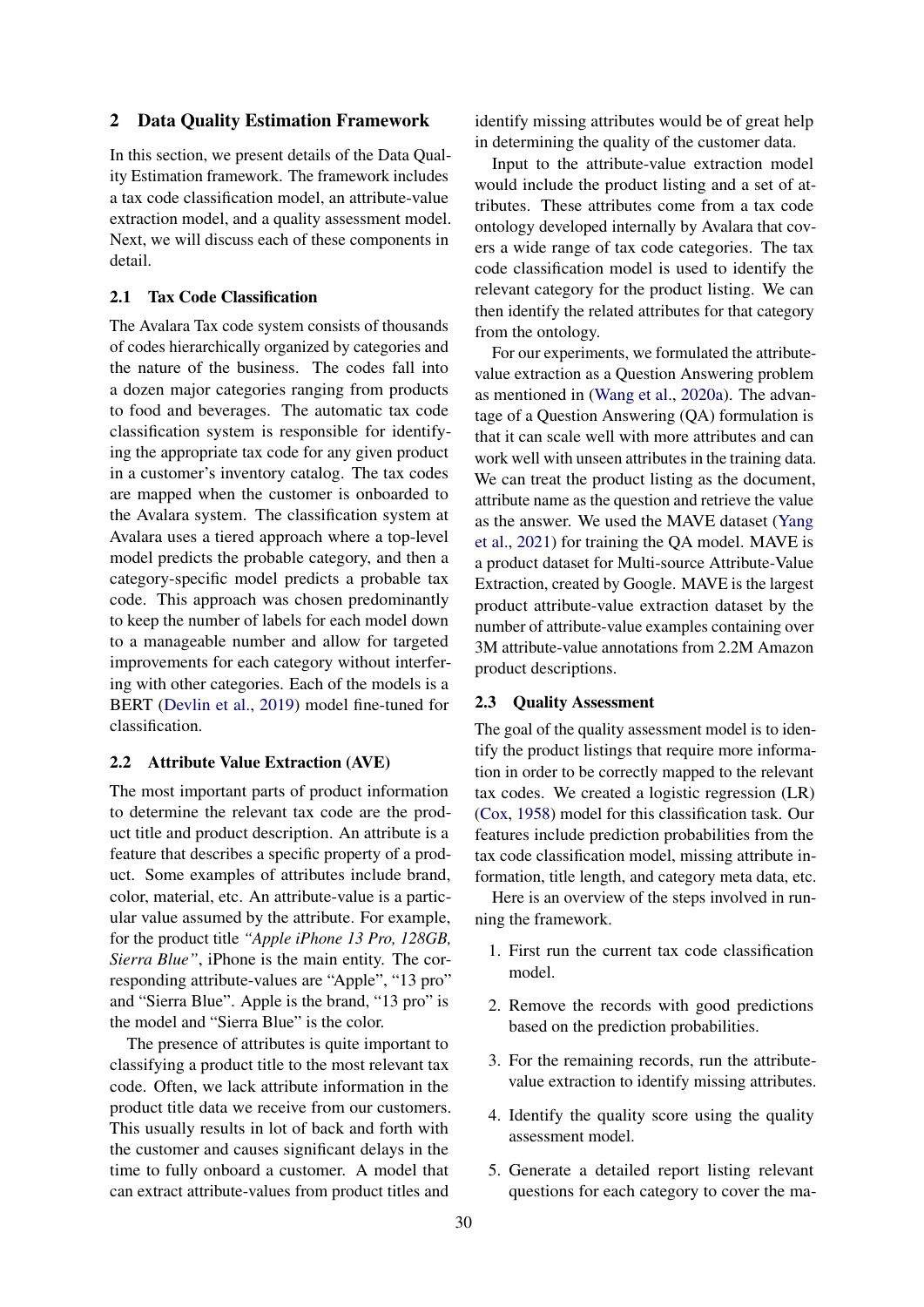jority of the bad records and share the report with the user for feedback.

6. Repeat steps 1-5 on the updated records set from the user until the number of bad records fall below a predefined threshold.

### 3 Experimental Results

In this section, we present the evaluation of both the attribute-value extraction and the quality assessment models.

### 3.1 Attribute-Value Extraction Evaluation

We evaluated various attribute-value extraction methods on two different datasets.

- 1. MAVE dataset: A random subset of around 10,000 records from MAVE for evaluation.
- 2. Compliance dataset: A subset of around 1,000 product listings that was manually annotated with attribute-value information.

We compared two different approaches for attributevalue extraction.

- 1. AVE-FT: This is a hybrid approach of lookup and classification. We created a list of 1,200 most frequent attributes and the possible values they could take. For example, for the attribute "material-type" we included phrases like "plastic", "pvc", "synthetic rubber" as possible values. We first check if we can find an attribute-value in the listing using a lookup approach. We used a SpaCy [\(Honnibal](#page-4-3) [and Montani,](#page-4-3) [2017\)](#page-4-3) matcher to identify such values. In order to work with attributes that are not in our list, we used a fastText [\(Bojanowski](#page-4-4) [et al.,](#page-4-4) [2017\)](#page-4-4) model to identify if a product listing contains a specific attribute. The model was trained on our historical data where we know whether a specific attribute is present.
- 2. AVE-QA: We developed a QA model fine-tuned on a DistilBERT (AVE-QA-DISTILBERT) [\(Sanh et al.,](#page-4-5) [2019\)](#page-4-5) model on a subset of records from the MAVE dataset as mentioned in [\(Wang et al.,](#page-4-1) [2020a\)](#page-4-1). We also created a different QA model by fine-tuning on the MiniLM model (AVE-QA-MINILM) [\(Wang et al.,](#page-4-6) [2020b\)](#page-4-6).

We used the F1-score metric as defined in the SQuAD [\(Rajpurkar et al.,](#page-4-7) [2016\)](#page-4-7) evaluation dataset for Question Answering.

<span id="page-2-0"></span>

| <b>Attribute-Value</b> | <b>MAVE</b> | Compliance   |
|------------------------|-------------|--------------|
| <b>Extractor</b>       | F1-score    | $F1-$<br>set |
|                        |             | score        |
| AVE-FT                 | 0.15        | 0.19         |
| AVE-QA-                | 0.95        | 0.54         |
| <b>DISTILBERT</b>      |             |              |
| <b>AVE-QA-MINILM</b>   | 0.93        | 0.63         |

Table 1: Comparison of various attribute-value extraction methods on the MAVE and Compliance datasets

Table [1](#page-2-0) shows the evaluation of various attributevalue extraction methods on the MAVE and the Compliance datasets. We can see that the Question-Answering based models outperformed the Fast-Text baseline on both datasets and MiniLM performs slightly better than Distilbert version. Not surprisingly, both QA models performed well on the MAVE datasets as the QA models were finetuned on MAVE. The compliance dataset includes attributes related to domains like Insurance and Medical care whereas the MAVE data was predominantly about e-commerce. Although our performance is currently low on the compliance dataset, we are working on augmenting MAVE with compliance related information and retraining the model with more compliance data.

#### 3.2 Evaluation of Data Quality Estimation

In this section, we compare different configurations of Attribute-value extraction and Data quality assessment for estimating the data quality of a set of product listings. In addition to the Logistic Regression model for quality assessment, we also evaluated two baselines. The first baseline simply predicts the quality based on the prediction probability. The second baseline includes both tax-code level precision (this can be determined from the historical performance of the tax-code) and prediction probabilities. For the evaluation, we used the same sample of 1,000 listings from the attribute-value extraction experiment. The dataset was reviewed by our tax coding experts to classify each listing as good/bad quality. Table [2](#page-3-0) shows the evaluation of various data quality estimation methods. For this experiment, we used a threshold of 0.5 for prediction probabilities. It can be seen from the results that our classification model for data quality assessment outperformed the baselines based on prediction probabilities and tax-code level precision. Although adding the missing attribute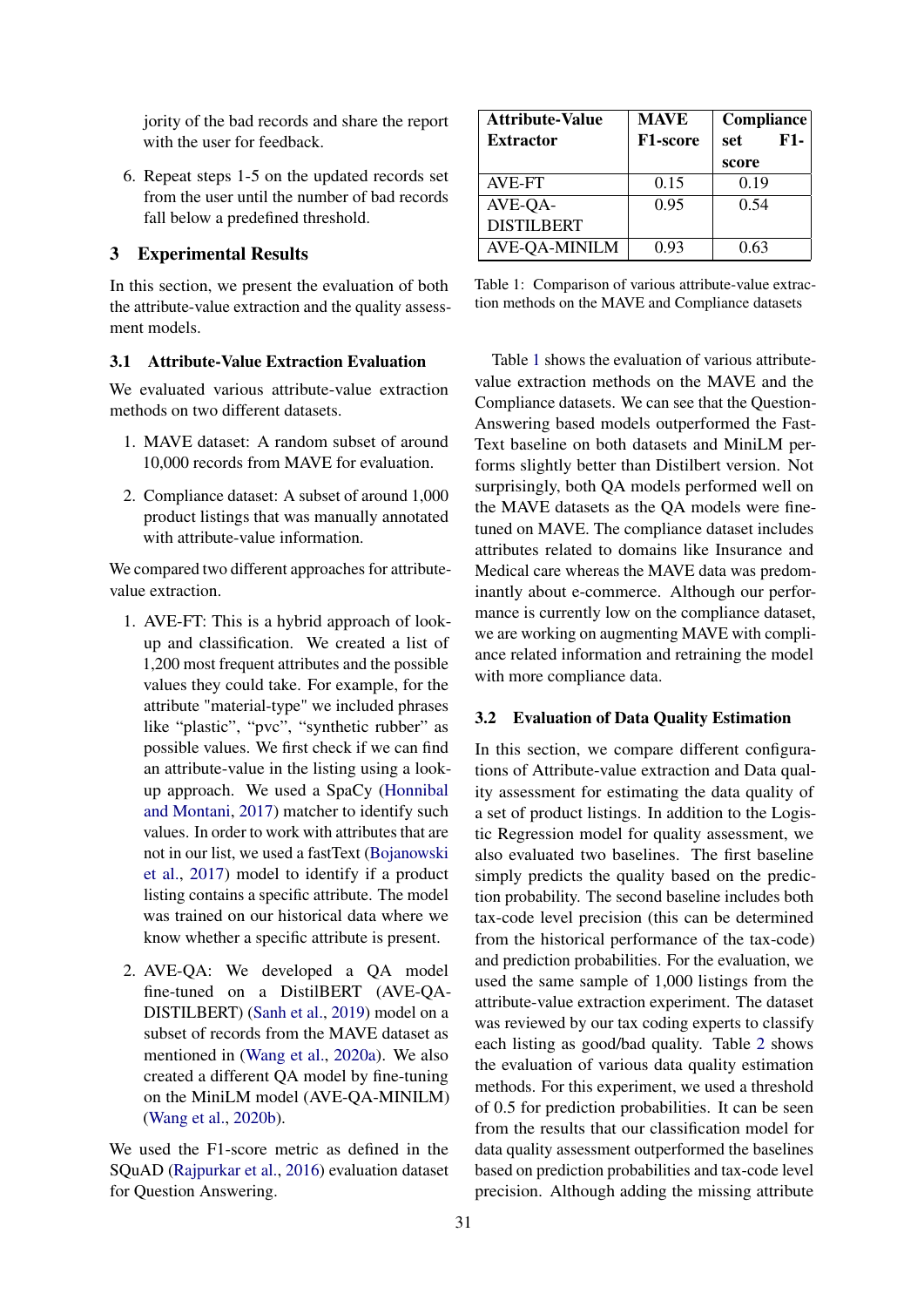<span id="page-3-0"></span>

| Attribute-    | <b>Data Quality Esti-</b> | F1-score |
|---------------|---------------------------|----------|
| Value         | mator                     |          |
| Extrac-       |                           |          |
| tor           |                           |          |
| None          | Pred.Prob. Thresh-        | 0.755    |
|               | olding                    |          |
| None          | Pred Prob + Tax-          | 0.741    |
|               | code precision            |          |
| None          | Logistic Regression       | 0.823    |
| AVE-FT        | Logistic Regression       | 0.826    |
| AVE-QA-       | Logistic Regression       | 0.828    |
| <b>MINILM</b> |                           |          |

Table 2: Comparison of various data quality estimation models

information to the model did not help, it is useful in explaining why the data is inadequate to our customers.

<span id="page-3-1"></span>

Figure 1: Importance of quality estimation features

Figure [1](#page-3-1) shows the importance of various features in the quality estimation model. It can be seen that title length and missing attribute information are the most important features for quality estimation. It also shows that using attribute value extraction model alone is not enough in assessing the data quality of product listings.

We generate a summary report at a category level showing the missing attribute information to help our customers understand how they can enhance their product descriptions. Figure [2](#page-3-2) shows a sample screenshot of the detailed report showing missing attribute information at a category level. We are currently working on including this tool in production to estimate the data quality of product catalogs from our customers.

<span id="page-3-2"></span>

Figure 2: A sample data quality report

### 4 Related Work

The quality of predictions of a machine learning model is dependent on the quality of the data it is trained on. Poor data results in bad predictions from the model, translating to a poor customer experience. Due to increased usage of data in businesses, researchers have been seeking to define data quality. Batini et al. [\(2009\)](#page-4-8) compares data quality and assessment methodologies along several dimensions. Pipino et al. [\(2002\)](#page-4-9), Cai and Zhu [\(2015\)](#page-4-10) identify various dimensions for defining data quality. ONeill [\(2020\)](#page-4-11) proposed a decision tree algorithm to predict data quality. Schelter et al. [\(2018\)](#page-4-12) proposed a declarative API to "unittest" data. They also discussed methods such as anomaly detection to assess data quality. Active learning [\(Settles,](#page-4-13) [2009\)](#page-4-13) has also been used to determine most confusing entries in a dataset. Active learning suggests labeling samples that are most uncertain based on prediction probabilities. But the prediction probabilities are not always good enough to identify data quality and to understand what information is missing from the product listings.

Attribute-value extraction was predominantly solved using rule-based approaches [\(Nadeau and](#page-4-14) [Sekine](#page-4-14) [2007;](#page-4-14) [Vandic et al.](#page-4-15) [2012\)](#page-4-15) in the past. The disadvantage with these methods is that they are domain-specific and require extensive feature engineering. More recently, with the advances in Neural Networks-based methods, approaches like BiLSTM-CRF [\(Kozareva et al.](#page-4-16) [2016;](#page-4-16) [Zheng et al.](#page-5-1) [2018\)](#page-5-1) have been proposed. Wang et al. [\(2020a\)](#page-4-1) formulated attribute extraction as a Question Answering problem. They proposed a multi-task framework to address generalizability. Yang et al. [\(2021\)](#page-5-0)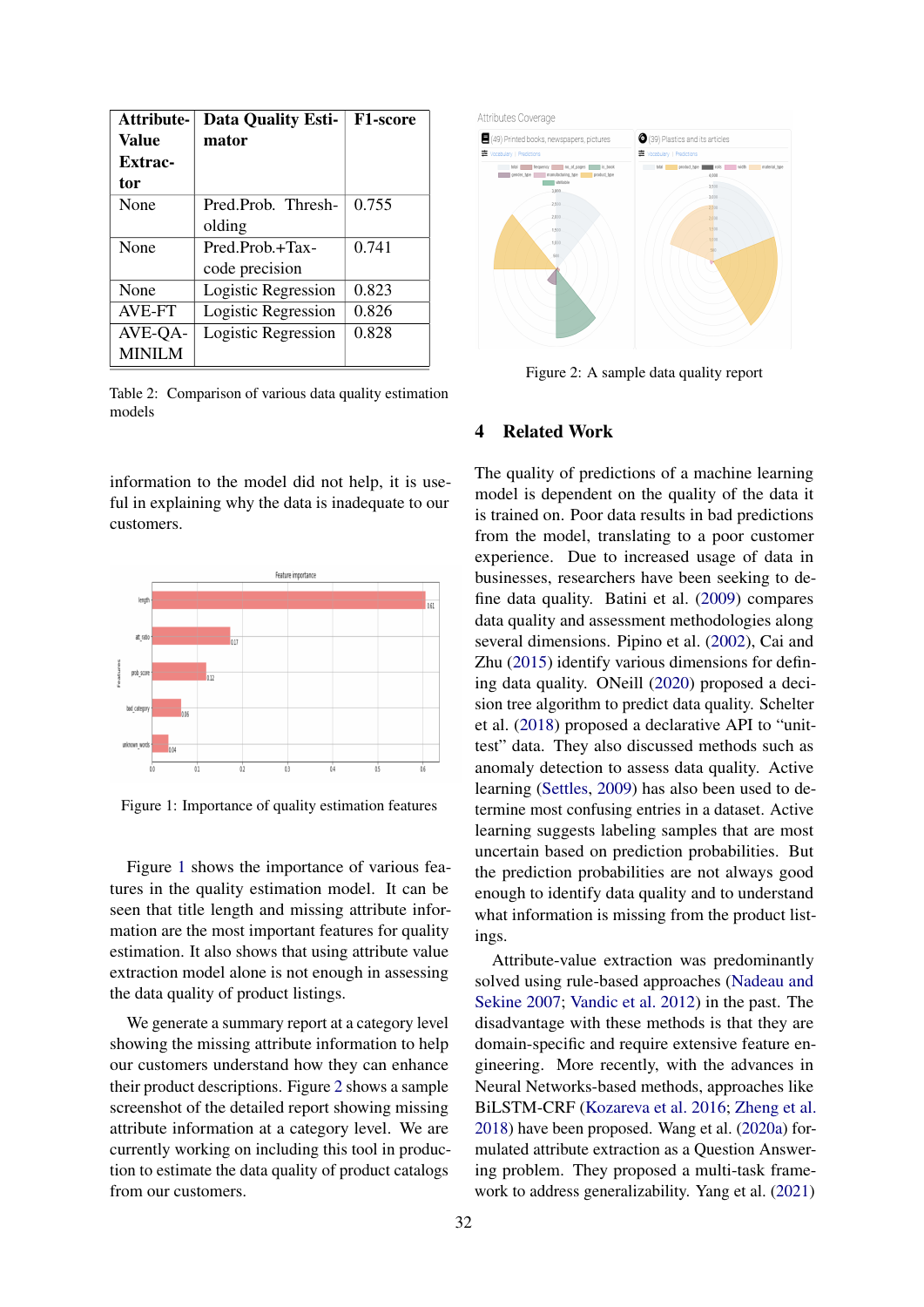extended this work by adopting an ETC encoder [\(Ainslie et al.,](#page-4-17) [2020\)](#page-4-17) to generate the contextual embeddings for title and description of the product listing to handle longer descriptions.

## 5 Conclusion

We presented a novel data quality estimation framework for the e-commerce domain that can identify product listings with incomplete information. The framework includes a Question Answering based attribute-value extraction model trained on the MAVE dataset. We prove that our framework can reliably identify inadequate product listings resulting in faster tax code classification.

Beyond mapping products to tax codes, our framework is applicable to services (in fact, our toplevel categories already include a Services group), as well as, utilities/energy, or in general any domain where items can be described in terms of attributes and values. We are applying this framework to other tax code ontologies like the Harmonized Commodity Description and Coding System (HS) which provides codes for traded products as part of international transactions.

### 6 Acknowledgements

We would like to thank our coworkers Mike Lash and Brandon Van Volkenburgh for helping us with the data annotation. We also would like to thank Vsu Subramanian, and Rajesh Muppalla for their support and valuable feedback.

#### References

- <span id="page-4-17"></span>Joshua Ainslie, Santiago Ontañón, Chris Alberti, Vaclav Cvicek, Zachary Kenneth Fisher, Philip Pham, Anirudh Ravula, Sumit K. Sanghai, Qifan Wang, and Li Yang. 2020. Etc: Encoding long and structured inputs in transformers. In *EMNLP*.
- <span id="page-4-8"></span>Carlo Batini, Cinzia Cappiello, Chiara Francalanci, and Andrea Maurino. 2009. Methodologies for data quality assessment and improvement. *ACM computing surveys (CSUR)*, 41(3):1–52.
- <span id="page-4-4"></span>Piotr Bojanowski, Edouard Grave, Armand Joulin, and Tomas Mikolov. 2017. Enriching word vectors with subword information. *Transactions of the association for computational linguistics*, 5:135–146.
- <span id="page-4-10"></span>Li Cai and Yangyong Zhu. 2015. The challenges of data quality and data quality assessment in the big data era. *Data science journal*, 14.
- <span id="page-4-2"></span>David R Cox. 1958. The regression analysis of binary sequences. *Journal of the Royal Statistical Society: Series B (Methodological)*, 20(2):215–232.
- <span id="page-4-0"></span>Jacob Devlin, Ming-Wei Chang, Kenton Lee, and Kristina Toutanova. 2019. [BERT: pre-training of](https://doi.org/10.18653/v1/n19-1423) [deep bidirectional transformers for language under](https://doi.org/10.18653/v1/n19-1423)[standing.](https://doi.org/10.18653/v1/n19-1423) In *Proceedings of the 2019 Conference of the North American Chapter of the Association for Computational Linguistics: Human Language Technologies, NAACL-HLT 2019, Minneapolis, MN, USA, June 2-7, 2019, Volume 1 (Long and Short Papers)*, pages 4171–4186. Association for Computational Linguistics.
- <span id="page-4-3"></span>Matthew Honnibal and Ines Montani. 2017. spaCy 2: Natural language understanding with Bloom embeddings, convolutional neural networks and incremental parsing.
- <span id="page-4-16"></span>Zornitsa Kozareva, Qi Li, Ke Zhai, and Weiwei Guo. 2016. Recognizing salient entities in shopping queries. In *Proceedings of the 54th Annual Meeting of the Association for Computational Linguistics (Volume 2: Short Papers)*, pages 107–111.
- <span id="page-4-14"></span>David Nadeau and Satoshi Sekine. 2007. A survey of named entity recognition and classification. *Lingvisticae Investigationes*, 30(1):3–26.
- <span id="page-4-11"></span>Allen ONeill. 2020. Data quality evaluation using probability models. *arXiv preprint arXiv:2009.06672*.
- <span id="page-4-9"></span>Leo L Pipino, Yang W Lee, and Richard Y Wang. 2002. Data quality assessment. *Communications of the ACM*, 45(4):211–218.
- <span id="page-4-7"></span>Pranav Rajpurkar, Jian Zhang, Konstantin Lopyrev, and Percy Liang. 2016. Squad: 100,000+ questions for machine comprehension of text. In *EMNLP*.
- <span id="page-4-5"></span>Victor Sanh, L Debut, J Chaumond, and T Wolf. 2019. Distilbert, a distilled version of bert: Smaller, faster, cheaper and lighter. arxiv 2019. *arXiv preprint arXiv:1910.01108*.
- <span id="page-4-12"></span>Sebastian Schelter, Dustin Lange, Philipp Schmidt, Meltem Celikel, Felix Biessmann, and Andreas Grafberger. 2018. Automating large-scale data quality verification. *Proceedings of the VLDB Endowment*, 11(12):1781–1794.

<span id="page-4-13"></span>Burr Settles. 2009. Active learning literature survey.

- <span id="page-4-15"></span>Damir Vandic, Jan-Willem Van Dam, and Flavius Frasincar. 2012. Faceted product search powered by the semantic web. *Decision Support Systems*, 53(3):425– 437.
- <span id="page-4-1"></span>Qifan Wang, Li Yang, Bhargav Kanagal, Sumit Sanghai, D Sivakumar, Bin Shu, Zac Yu, and Jon Elsas. 2020a. Learning to extract attribute value from product via question answering: A multi-task approach. In *Proceedings of the 26th ACM SIGKDD International Conference on Knowledge Discovery & Data Mining*, pages 47–55.
- <span id="page-4-6"></span>Wenhui Wang, Furu Wei, Li Dong, Hangbo Bao, Nan Yang, and Ming Zhou. 2020b. Minilm: Deep selfattention distillation for task-agnostic compression